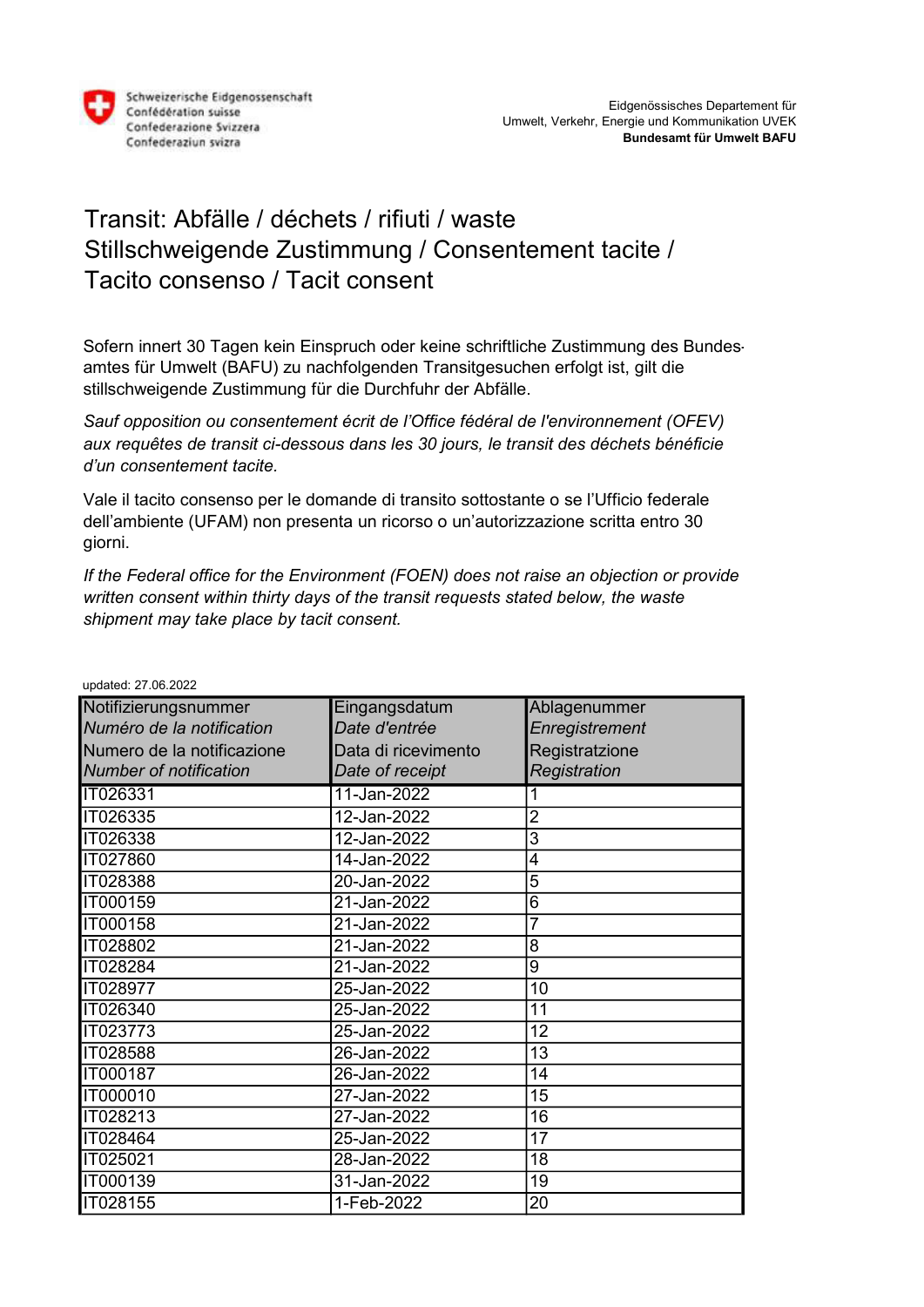

| Notifizierungsnummer          | Eingangsdatum       | Ablagenummer    |
|-------------------------------|---------------------|-----------------|
| Numéro de la notification     | Date d'entrée       | Enregistrement  |
| Numero de la notificazione    | Data di ricevimento | Registratzione  |
| <b>Number of notification</b> | Date of receipt     | Registration    |
| IT026339                      | 2-Feb-2022          | 21              |
| IT028437                      | 2-Feb-2022          | 22              |
| IT027534                      | 2-Feb-2022          | 23              |
| <b>IT027796</b>               | 2-Feb-2022          | 24              |
| FR 2021 054030                | 3-Feb-2022          | 25              |
| IT000207                      | 4-Feb-2022          | 26              |
| IT000169                      | 4-Feb-2022          | 27              |
| IT000165                      | 4-Feb-2022          | 28              |
| IT000148                      | 4-Feb-2022          | 29              |
| IT026644                      | 4-Feb-2022          | 30              |
| IT000022                      | 7-Feb-2022          | $\overline{31}$ |
| IT019960                      | 7-Feb-2022          | 32              |
| IT028424                      | 8-Feb-2022          | 33              |
| IT026346                      | 8-Feb-2022          | 34              |
| IT026256                      | 8-Feb-2022          | 35              |
| IT028981                      | 8-Feb-2022          | 36              |
| IT000189                      | 8-Feb-2022          | 37              |
| <b>IT028963</b>               | 8-Feb-2022          | 38              |
| IT000624                      | 8-Feb-2022          | 39              |
| IT000182                      | 10-Feb-2022         | 40              |
| IT028954                      | 10-Feb-2022         | 41              |
| IT000147                      | 10-Feb-2022         | 42              |
| IT022890                      | 11-Feb-2022         | 43              |
| IT000199                      | 11-Feb-2022         | 44              |
| IT028284                      | 15-Feb-2022         | 45              |
| IT028919                      | 15-Feb-2022         | 46              |
| <b>IT000665</b>               | 15-Feb-2022         | 47              |
| IT000175                      | 15-Feb-2022         | 48              |
| IT028799                      | 15-Feb-2022         | 49              |
| IT028800                      | 15-Feb-2022         | 50              |
| IT027504                      | 15-Feb-2022         | $\overline{51}$ |
| IT000670                      | 22-Feb-2022         | 52              |
| IT028462                      | 22-Feb-2022         | 53              |
| IT000699                      | 23-Feb-2022         | 54              |
| IT027795                      | 24-Feb-2022         | 55              |
| IT027794                      | 24-Feb-2022         | 56              |
| IT000252                      | 24-Feb-2022         | $\overline{57}$ |
| NL705113                      | 25-Feb-2022         | 58              |
| IT000639                      | 25-Feb-2022         | 59              |
| NL705116                      | 28-Feb-2022         | 60              |
| IT000201                      | 1-Mar-2022          | 61              |
| IT000224                      | 1-Mar-2022          | 62              |
| IT000194                      | 1-Mar-2022          | 63              |
| IT000195                      | 1-Mar-2022          | 64              |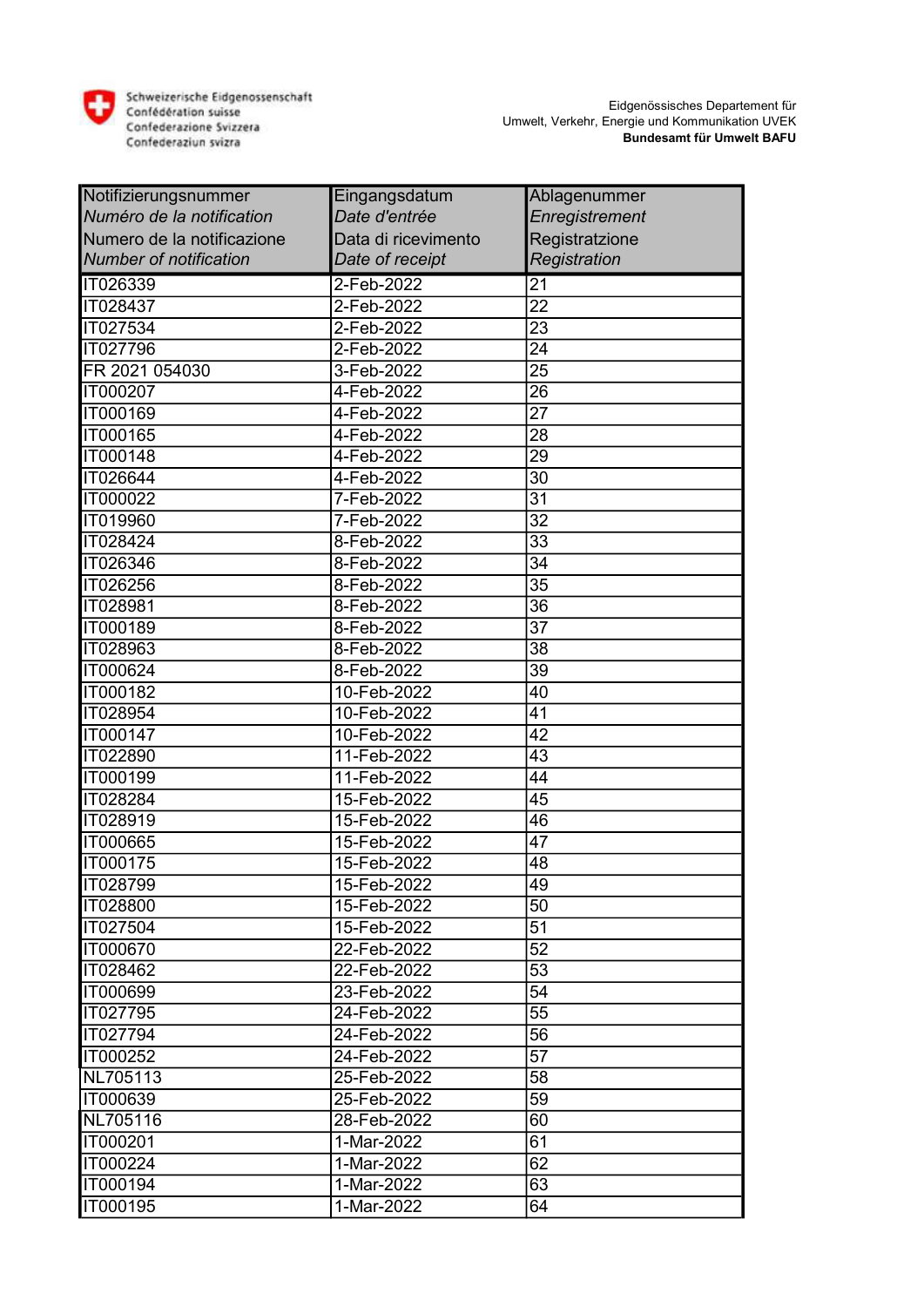

| Notifizierungsnummer       | Eingangsdatum       | Ablagenummer    |
|----------------------------|---------------------|-----------------|
| Numéro de la notification  | Date d'entrée       | Enregistrement  |
| Numero de la notificazione | Data di ricevimento | Registratzione  |
| Number of notification     | Date of receipt     | Registration    |
| IT000482                   | 1-Mar-2022          | 65              |
| IT027256                   | 25-Feb-2022         | 66              |
| IT000679                   | 4-Mar-2022          | $\overline{67}$ |
| IT028577                   | 7-Mar-2022          | 68              |
| <b>IT000659</b>            | 7-Mar-2022          | 69              |
| IT000149                   | 7-Mar-2022          | 70              |
| IT027810                   | 7-Mar-2022          | 71              |
| <b>IT027811</b>            | 7-Mar-2022          | 72              |
| DE 4081/000649             | 7-Mar-2022          | 73              |
| IT016650                   | 4-Mar-2022          | 74              |
| IT000611                   | 8-Mar-2022          | 75              |
| IT000230                   | 9-Mar-2022          | 76              |
| IT000215                   | 9-Mar-2022          | 77              |
| IT000188                   | 9-Mar-2022          | 78              |
| IT025995                   | 10-Mar-2022         | 79              |
| IT000145                   | 14-Mar-2022         | 80              |
| IT027793                   | 16-Mar-2022         | 81              |
| IT027798                   | 18-Mar-2022         | 82              |
| IT000953                   | 18-Mar-2022         | 83              |
| IT000623                   | 21-Mar-2022         | $8\bar{4}$      |
| IT000023                   | 22-Mar-2022         | 85              |
| IT000124                   | 23-Mar-2022         | 86              |
| <b>IT000938</b>            | 24-Mar-2022         | 87              |
| IT000643                   | 25-Mar-2022         | 88              |
| IT026909                   | 29-Mar-2022         | 89              |
| IT026345                   | 30-Mar-2022         | 90              |
| IT000626                   | 30-Mar-2022         | 91              |
| IT000685                   | 30-Mar-2022         | 92              |
| <b>IT000939</b>            | 30-Mar-2022         | 93              |
| IT019938                   | 1-Apr-2022          | 94              |
| IT027918                   | 1-Apr-2022          | 95              |
| IT022064                   | 4-Apr-2022          | 96              |
| IT000635                   | 7-Apr-2022          | 97              |
| IT000686                   | 7-Apr-2022          | 98              |
| IT000675                   | 8-Apr-2022          | 99              |
| IT028095                   | 8-Apr-2022          | 100             |
| IT028643                   | 11-Apr-2022         | 101             |
| IT028173                   | 12-Apr-2022         | 402             |
| IT000858                   | 14-Apr-2022         | 103             |
| IT000977                   | 13-Apr-2022         | 104             |
| IT000683                   | 19-Apr-2022         | 105             |
| IT022323                   | 19-Apr-2022         | 106             |
| IT000703                   | 19-Apr-2022         | 107             |
| <b>IT000702</b>            | 19-Apr-2022         | 108             |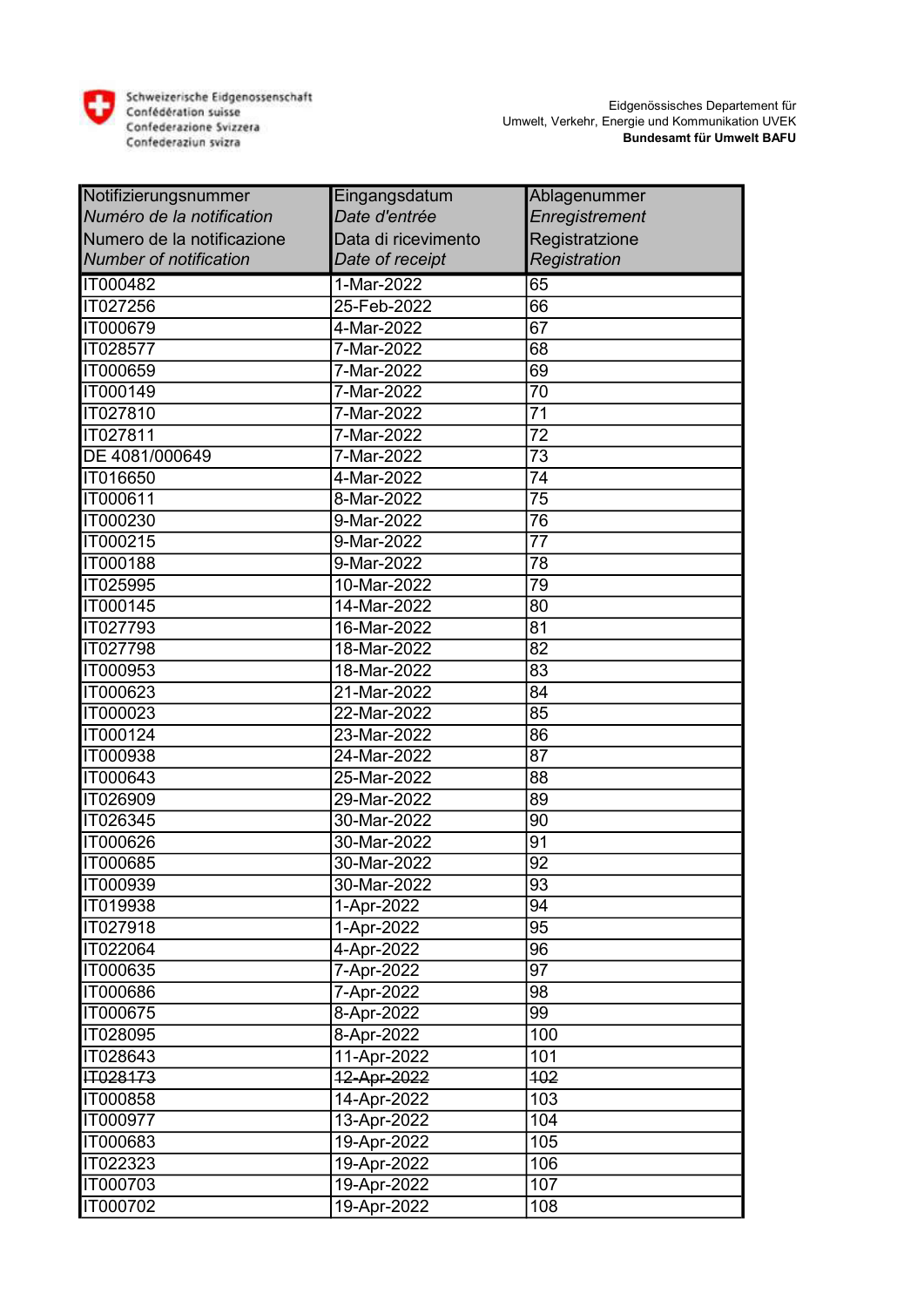

| Notifizierungsnummer       | Eingangsdatum       | Ablagenummer     |
|----------------------------|---------------------|------------------|
| Numéro de la notification  | Date d'entrée       | Enregistrement   |
| Numero de la notificazione | Data di ricevimento | Registratzione   |
| Number of notification     | Date of receipt     | Registration     |
| IT000683                   | 19-Apr-2022         | 109              |
| IT027765                   | 20-Apr-2022         | 110              |
| BE0003002844               | 21-Apr-2022         | 111              |
| IT028063                   | 22-Apr-2022         | 112              |
| IT000617                   | 27-Apr-2022         | $\overline{113}$ |
| IT000644                   | 28-Apr-2022         | 114              |
| IT000463                   | 29-Apr-2022         | 115              |
| FI220021                   | 29-Apr-2022         | 116              |
| IT000470                   | 29-Apr-2022         | 117              |
| IT000814                   | 2-May-2022          | 118              |
| IT001231                   | 3-May-2022          | 119              |
| IT000493                   | 5-May-2022          | 120              |
| IT024714                   | 5-May-2022          | 121              |
| IT000694                   | 6-May-2022          | 122              |
| <b>IT028173</b>            | 6-May-2022          | 123              |
| IT000492                   | 6-May-2022          | 124              |
| IT000680                   | 9-May-2022          | 125              |
| <b>IT000143</b>            | 10-May-2022         | 126              |
| IT000974                   | 11-May-2022         | 127              |
| IT000940                   | 11-May-2022         | 128              |
| IT027805                   | 12-May-2022         | 129              |
| IT026071                   | 12-May-2022         | 130              |
| IT001247                   | 16-May-2022         | 131              |
| IT000689                   | 18-May-2022         | 132              |
| IT000965                   | 18-May-2022         | 133              |
| IT027450                   | 24-May-2022         | 134              |
| IT000990                   | 24-May-2022         | 135              |
| IT000706                   | 25-May-2022         | 136              |
| <b>IT000691</b>            | 25-May-2022         | 137              |
| IT000985                   | 25-May-2022         | 138              |
| IT000677                   | 25-May-2022         | 139              |
| IT001234                   | 25-May-2022         | 140              |
| IT026072                   | 26-May-2022         | 141              |
| IT026057                   | 27-May-2022         | 142              |
| <b>IT001274</b>            | 31-May-2022         | 143              |
| IT001020                   | 31-May-2022         | 144              |
| IT000612                   | 31-May-2022         | 145              |
| NL675101                   | 31-May-2022         | 146              |
| IT028156                   | 31-May-2022         | 147              |
| IT028159                   | 31-May-2022         | 148              |
| IT001266                   | 31-May-2022         | 149              |
| IT000636                   | 31-May-2022         | 150              |
| IT025996                   | 31-May-2022         | 151              |
| IT000812                   | 1-Jun-2022          | 152              |